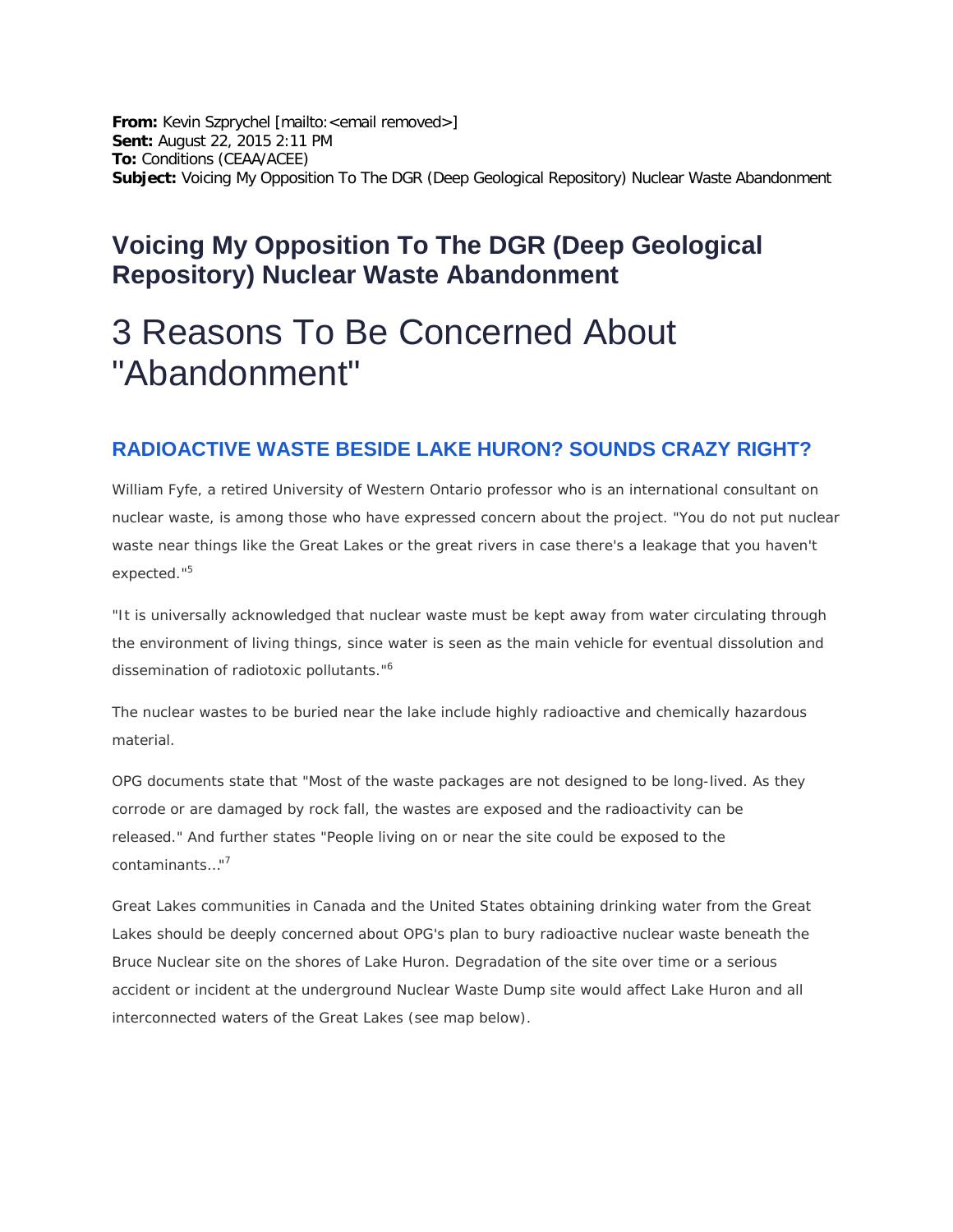

<links to articles removed>

## **FAILED TRACK RECORD OF DEEP GEOLOGIC REPOSITORIES (DGR) NOTE: WIPP HAD A LEAK AND IS SHUT DOWN WHILE THEY TRY AND DEAL WITH THE NUCLEAR ACCIDENT**

There are only three DGR's on the entire planet (WIPP in the US and ASSE II and Morsleben in Germany) and all have leaked.

The US Department of Energy (DOE) constructed a DGR in New Mexico (USA) called the Waste Isolation Pilot Project (WIPP). It is the only operating DGR in existence in the world. WIPP houses nuclear wastes from the US defence program. OPG's evidence to the Joint Review Panel is that WIPP is similar to OPG's proposed DGR because it is at depths of several hundreds of metres, founded in sedimentary rock, and developed for large volumes of low-and intermediate-level radioactive waste. OPG evidence indicates that the basis for long-term safety at WIPP (i.e., repository depth, low permeability natural barriers) is similar to the long-term safety basis for OPG's proposed DGR. Despite assurances by the DOE that WIPP would never leak, 15 years into its operation, a radiation leak occurred on February 14, 2014 resulting in 22 workers receiving internal radiation contamination. WIPP is presently closed.<sup>11</sup>

The ASSE II DGR in Germany is located in a salt mine. ASSE II was used to house low and intermediate nuclear waste. After 20 years of operation, this DGR starting leaking, despite assurances that this would never happen. 12,000 litres of water per day are leaking into this DGR that was supposed to be completely dry and non-corrosive. The scientists have no idea where the water is coming from, or how to stop it. The groundwater at ASSE II is contaminated. The Asse II DGR is in danger of collapsing and remains an unmitigated disaster to this day.<sup>12</sup>